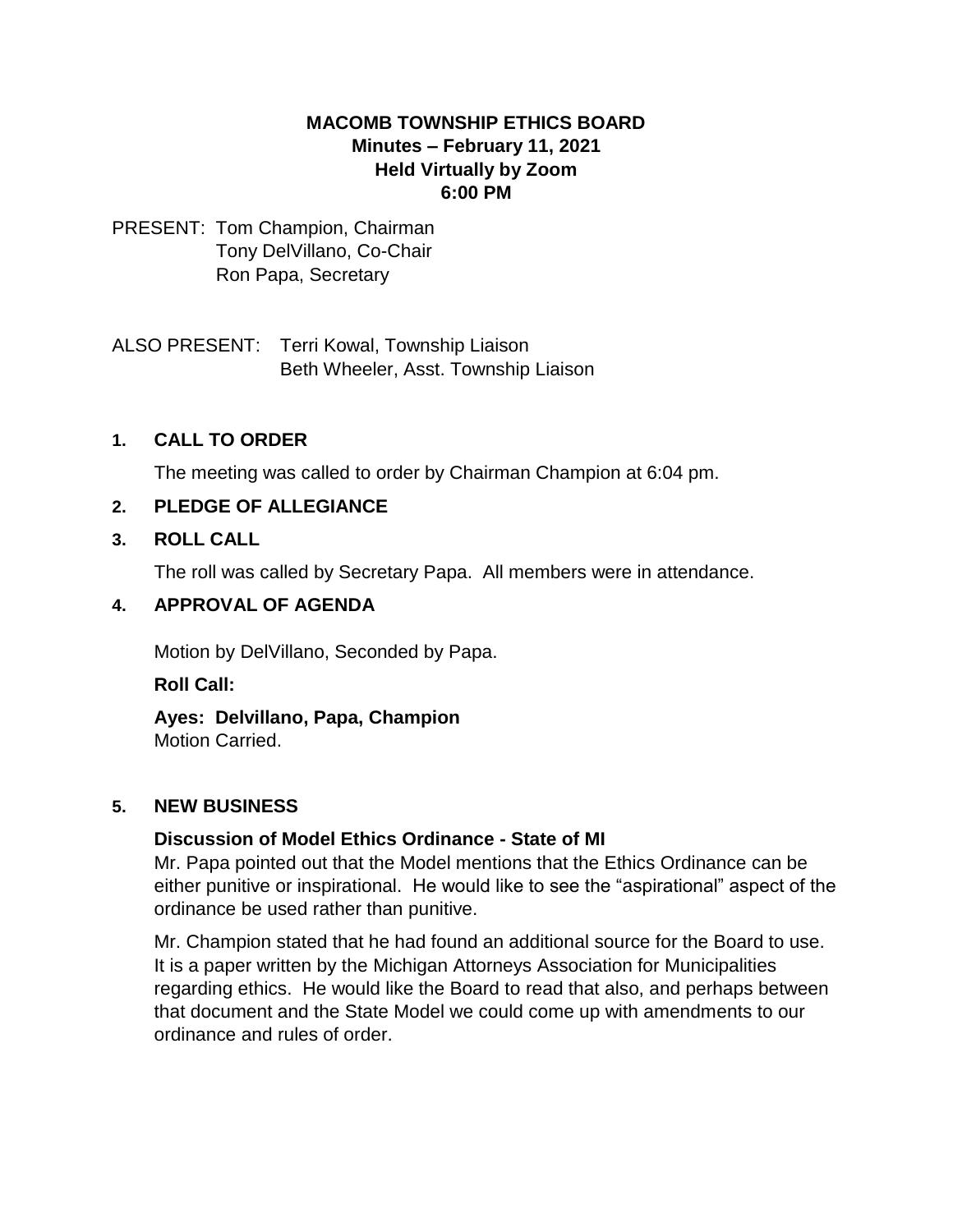The present ordinance was discussed among the members. The general consensus was that the current one was weak in areas and missed some necessary steps.

Mr. Papa pointed out that he had drafted a document that included items he'd like included with the ordinance.

The Board wishes to review the ordinance section by section. Mr. Papa questioned at which point of the review he should add his sections for discussion: section by section or the whole document at the end? Liaison Kowal stated perhaps we could discuss it concurrently with the sections, and add them in where appropriate.

Mr. DelVillano agreed that the ordinance should be dissected section by section.

Mr. Papa mentioned that the previous Ethics Committee, who helped draft the ordinance, had reached out to Macomb County and has some input from the County Ethics Committee. They are a good source for forms, etc..

#### **6. OLD BUSINESS**

#### **7. \* PUBLIC COMMENTS**

There were two attendees on zoom, but no comments.

#### **8. BOARD COMMENTS**

# **9. MACOMB TOWNSHIP LIAISON UPDATE**

Mrs. Kowal handed out copies of sections of the union contracts for the Board to read at their leisure. She pointed out that the limit of the value of gifts in the contract is \$100. She feels that is significantly higher than other municipalities. Mr. Chapman agrees that she should check and see what others allow. Mrs. Kowal reminded the members that they are a recommending body to the Board of Trustees as far as punitive assessments against employees or elected officials. The Board can reveal their findings and conclusions to the Board of Trustees and they alone have the authority to administer punishment. Mr. Champion stated we may wish to implement a "fine" scale, such as the county has. Mrs. Kowal replied that fines would also need to come to the Board of Trustees.

Mrs. Kowal suggested the Ethics Board decide soon about the value of allowable gifts, as a recommendation can be made to be considered in negotiations with the unions. Some of the contracts expire in June.

The next meeting will be on February 25, 2021.

#### **10. ADJOURNMENT**

The Chair called for a motion for adjournment. Motion by DelVillano, seconded by Papa. Motion carried unanimously.